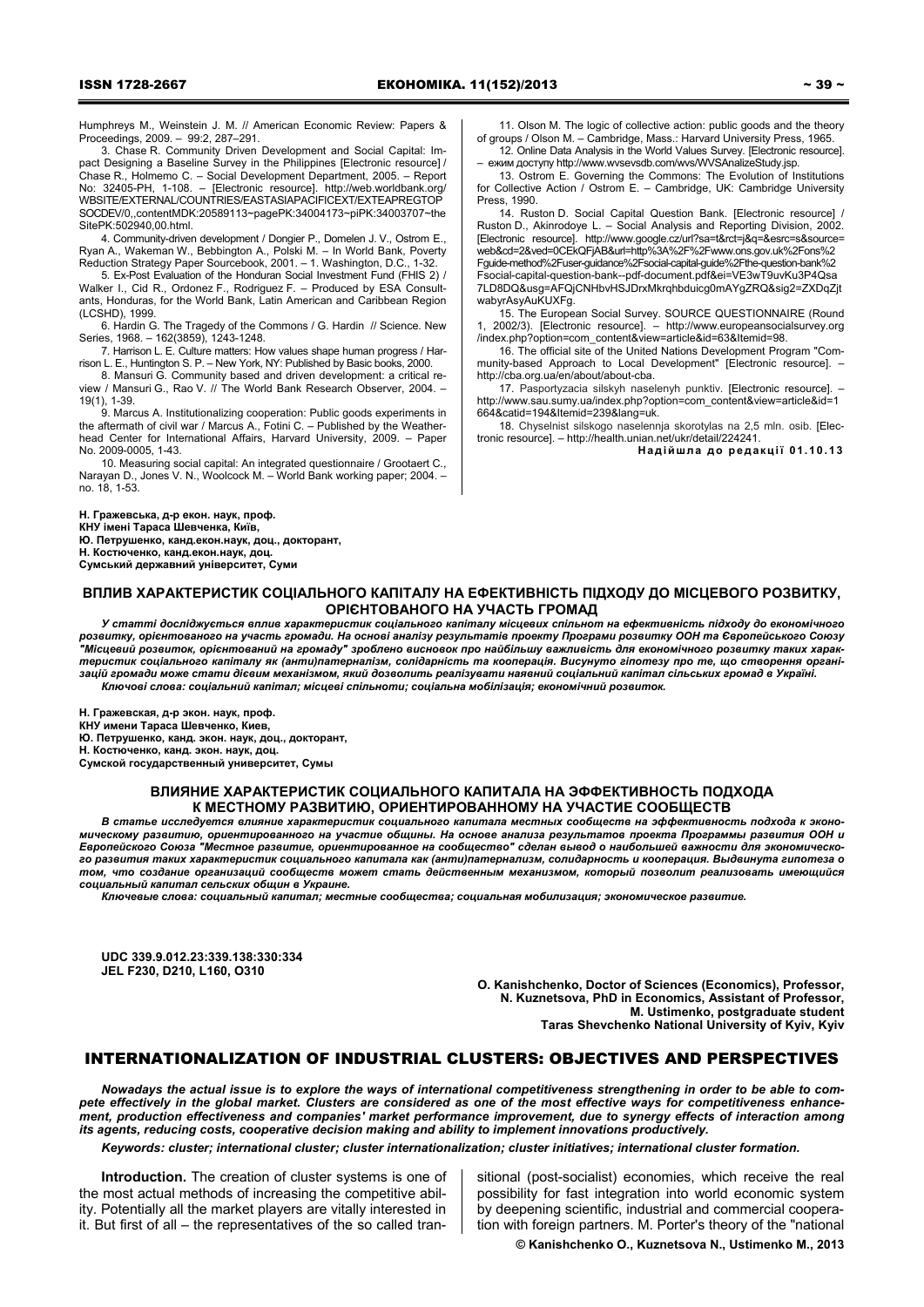diamond" creates the appropriate background for further adaptation of cluster mechanisms to the unstable and dynamic economic environment of the states in transition.

**Analysis of the previous researches and publications.** Many works of national and foreign scholars were dedicated to the cluster formation and cluster functioning issues. Theoretical aspects of the cluster performance were revealed in the studies of national authors, such as V. Bazylevych, E. Bezvushko, I. Brizhan, S. Bushueva, S. Varnaliy, M. Voynarenko, N. Kanishchenko, A. Kanishchenko, D. Lukyanenko, C. Moskvina, S. Mochernogo, V. Novitsky, Yuri Pavlenko, M. Petrushenko, B. Saw, K. Poychenko, A. Plotnikov, C. Rosenfeld, Y. Saveliev, V. Savchenko, V. Sizonenko, S. Sokolenko, M. Timchuk, A. Filippenko, A. Shnyrkov. The main focus of these studies is devoted to the cluster nature, the effects of cluster interactions and competitive advantages obtained by companies as a result of such interactions.

The theoretical framework of the industrial clusters formation and development was described by foreign scientists: M. Keating, M. Porter, B. Price, P. Samuelson, D. Jacobs and L. Young, E. Bergman, E. Feser, studies are devoted to the identification and evaluation of clusters, M. Enright, S. Rosenfeld – examine the theoretical foundations of industrial integration and organization of the productive forces, M. Steiner, M. Todaro, P. Fischer, M. Feldman, Schumpeter and others outlined the main principles of innovative structures formation based on practical experience. These studies mainly focus on a separate range of issues devoted to the process of clusters formation and its international performance.

There are almost no complex studies on international innovation clusters issued and its formation peculiarities, especially for transition economies. That is why there is a need for a systematic study of international innovation clusters formation issues; opportunities for transitive countries to integrate in international cluster systems identification and uncovering the economic interests of the entities from different countries in such activity. The problems of Ukrainian companies' involvement in international cluster structures are still not identified.

**Results of research.** Actually the sufficient empiric experience in cluster systems' development has been already accumulated. That compels scientists to analyze the essential points of this organizational and economic phenomenon. Now it is already possible to determine its basic objectives influencing its evolution: interests, organizational simplicity, interdependence, focus on innovations, intensification of information flows, internal instability etc.

World experience demonstrates a lot of successful examples of international co-operation between enterprises, which due to a geographical or a particular branch concentration, firmness of intercommunications and receipted additional synergetic effects of collaboration can carry out more effective activity. Such cooperation provides a higher competitiveness in comparison with the separated functioning of enterprises, and positively influences on the countries' economic development.

Forming and development of such cooperative structures which can be described as international clusters depend on both the specific of country-initiator business-environment, its international relations and position in international division of labor. Cluster concept comes out as alternative to traditional sector (industry) approach, which is based on horizontal relations and competitive interdependence. Cluster approach focuses on the importance of developing the complicated vertical links between businesses and of integration of their economic interests that makes it possible to multiply the efficiency of mutual actions.

Cluster internationalization process is different from enterprise internationalization and has its own peculiarities. It is due to the fact that each group of cluster members perform different activities in the market, has various strategies, capacities, sizes and financial resources. These factors contribute to the case that not all cluster members are involved in the process of internationalization in the same degree.

On the basis of conducted analysis, we can assume that innovational cluster may include research centers or may not, and there is almost anyone studies devoted to the measurement of the innovativeness level. The innovation cluster is regarded as cluster which enables to exploit new knowledge, discoveries and inventions faster and more successively.

Thus, the innovative cluster may be determined as the cluster which implements innovations de facto. Besides, there could be various types of innovative clusters depending on relationships between the cluster members, cluster structure, different consequences of its performance, regardless of whether the main objective of such undertaking is to innovate. International clusters may be defined as foundation composed of members from different countries which compete, cooperate and complement one another simultaneously (Table 1).

*Table 1.* **International clusters types by the structure of relationship among its members\*** 

| Nº | <b>Type</b>           | <b>Definition</b>                                                                                                                                                                                                                                                             |
|----|-----------------------|-------------------------------------------------------------------------------------------------------------------------------------------------------------------------------------------------------------------------------------------------------------------------------|
|    | Transborder cluster   | Network of suppliers, producers and buyers that are residents of different countries geographically located<br>in transborder region.                                                                                                                                         |
|    | Transnational cluster | International networks of national clusters, which compete and cooperate, collaborate with transnational<br>foundations, local and national government institutions, and international organizations in order to improve<br>cluster performance and national competitiveness. |

*\*Source:* adapted by author on the basis [1, 2, 3].

The Table 1 shows, that transborder cluster is considered to be a network of suppliers, producers and buyers that are residents of different countries geographically located in transborder region. Transborder clusters are often characterized as formations with stable relationship among its members which have the opportunities to gain competitive advantages from cluster interactions in border territories that once more emphasis the geographical aspect of the cluster formation.

Transnational cluster is an international network of national clusters which at compete and cooperate, collaborate with transnational foundations (educational and scientific

organizations, business infrastructure), local and national government institutions, and international organizations in order to improve cluster performance and national competitiveness. Actually, transnational cluster is the association of national clusters connected with international relationship. These foundations widely exploit the advantages of joint R&D, the economy of scale and network effects to promote products to new markets.

It is possible to assume that entities from countries with different economic level of development may have various interests stimulating them to integrate into international cluster systems (Table 2).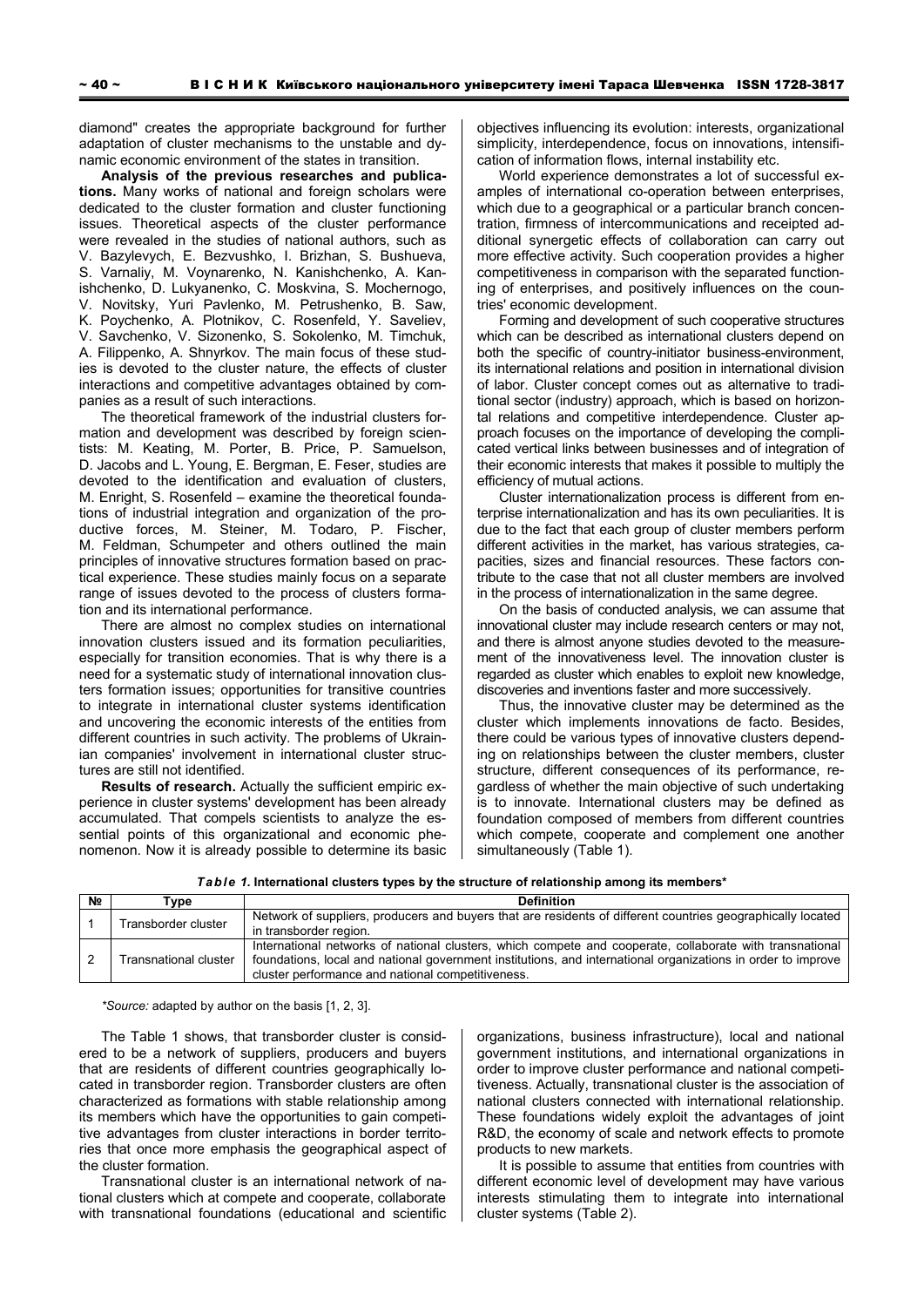| <b>Countries</b>                     | <b>Sphere</b>                                                                                                                                                        |                                                                                                                                                                                              |                                                                                                                    |  |  |
|--------------------------------------|----------------------------------------------------------------------------------------------------------------------------------------------------------------------|----------------------------------------------------------------------------------------------------------------------------------------------------------------------------------------------|--------------------------------------------------------------------------------------------------------------------|--|--|
|                                      | R&D                                                                                                                                                                  | Production                                                                                                                                                                                   | Marketing                                                                                                          |  |  |
| Developed<br>countries<br>interests  | Joint R&D<br>Access to the latest technology.<br>Technology transfer for joint<br>research and production                                                            | Production cooperation for exploiting advantages from<br>division of labor and specialization<br>Production outsourcing for cheaper recourses<br>Establishment production closer to consumer | - Promoting products to<br>foreign markets                                                                         |  |  |
| Developing<br>countries<br>interests | Access to unknown technology.<br>Joint R&D<br>(with developed and other devel-<br>oping countries)                                                                   | Production cooperation for exploiting advantages from<br>division of labor and specialization<br>Organization of production at national territories (ori-<br>ented on external markets)      | - Joint promoting foreign<br>products in national mar-<br>kets                                                     |  |  |
| Transition<br>countries<br>interests | - Access to unknown technology.<br>Joint R&D (mainly with entities<br>from countries with similar level of<br>economy and innovational perform-<br>ance development) | Production cooperation for exploiting advantages from<br>division of labor and specialization<br>Organization of production at national territories (ori-<br>ented on internal market)       | - Joint promoting foreign<br>products in national mar-<br>kets<br>- Promoting national<br>products internationally |  |  |

*Table 2.* **Entities' economic interests for associating into international innovation clusters\***

*\*Source:* developed by author on the basis [4, 5].

In this case, developed countries often play role of knowledge and technology donors and developing countries together with countries in transition are recipients. Exhausting of potential or even impossibility of independent effective development aims national businesses to combine efforts for multiplying the cumulative synergetic effect of their entrepreneurial activities by cooperation on the basis of: geographic position (territorial, regional, trans-boundary, continental etc), economic goals, mode of industry etc.

Cluster internationalization has its peculiarities. Investigation of cluster internationalization factors, as noted by scholars, should be done with consideration of external and internal factors of the entity's market environment. National researcher O. Kanishchenko proposes to analyze company's international business environment in the following way, which can be adapted to cluster internationalization analysis [6]:

*international clusters global trends* of functioning identification, and ranging factors that influence their activity at the macro level, including political, legal, economic, cultural, socio-cultural, demographic, natural, technological, and outlining the factors on a micro level, providing consumer, suppliers, intermediaries, competitors analysis and the contact audiences effects determination on the cluster association activities.

• *internal factors* determining the company's commitment to integration into the international cluster systems research. When studying internal factors that determine the company's commitment to integration into international cluster systems, it is important to identify the main reasons for companies to launch international activities. The underlying reason for companies to enter foreign markets is to increase profits, but one factor alone is rarely a spur to the action, there is usually a combination of factors.

Recent trends demonstrate the significant impact of globalization on the cluster initiation process. Such influence can be shown through international production cooperation development, which is an important factor affecting economic relationship establishment and forming preconditions for cluster initiation [7].

Multilateral development of international economical relationship opens great opportunities for SMEs to occupy their positions in the global supply chains. Usually, the complexity of the SMEs from emerging markets penetration in global supply chain is connected with the presence of leading firms that coordinate and control the processes of production and marketing of the final product (service) as well as with the ability of enterprises, institutions and organizations to create or use sources of competitive advantage and opportunities for modernization. Thereby, globalization open great opportunities to the local business entities for future growth and become a part of the competitive

units such as clusters. In this case the globalization can be a trigger for cluster spring.

The globalization facilitates the attraction of foreign direct investment to the country, which contributes in the foundation of manufacturing companies, intermediaries and other entities. For example, Japanese car producers, which base clusters abroad, usually establish them by copying their own clusters. Such trend promotes production expansion, infrastructure development, knowledge and innovation diffusion and promote market expansion for small and medium-sized enterprises in the cluster. Such trend is highly connected with TNC performance and can result in cluster spring by production, distribution, R&D relationship establishment with foreign entities and other TNC. That proceeds to cluster formation and initiation of such structures in developing countries.

Clustering makes it necessary the introspection the territorial aspects of the national economy development, and, specifically, regional and interregional links. And that is the important key element of monitoring the growth of the competitive ability of the territory. The main problem is the domination of intuitive initiatives and absence of analytic background, which could allow using internal advantages and possibilities of clusters competently. The clusters functioning today in Ukraine in majority had the natural (evolutionary) development; they are not based on reasonable organizational and economical methods of formation. And actually they are not governed adequately. An important aspect of the cluster internationalization research is to determine the degree of internationalization and members' involvement in the structure of international economic relationship. There are several approaches to determine the international business activities phases: export activity, multinational activity and global activity. The stages of internationalization process depend on the cluster members initiative interests, product peculiarities, international experience etc.

On the basis of Upsala internationalization model and the model of international expansion stages for Ukrainian entities proposed by O. Kanischenko, in addition to recent trends of international cluster formation analysis, we may propose following approach to the research of cluster internationalization process (see scheme below).

The process of cluster creation should be conducted under reasonable consideration – its existence and effective development becomes possible only with the observance of the following conditions and participants' economic interests, specifically:

- territorial unity;
- $\bullet$  innovative activity;

• high professional level in administrative decisions making;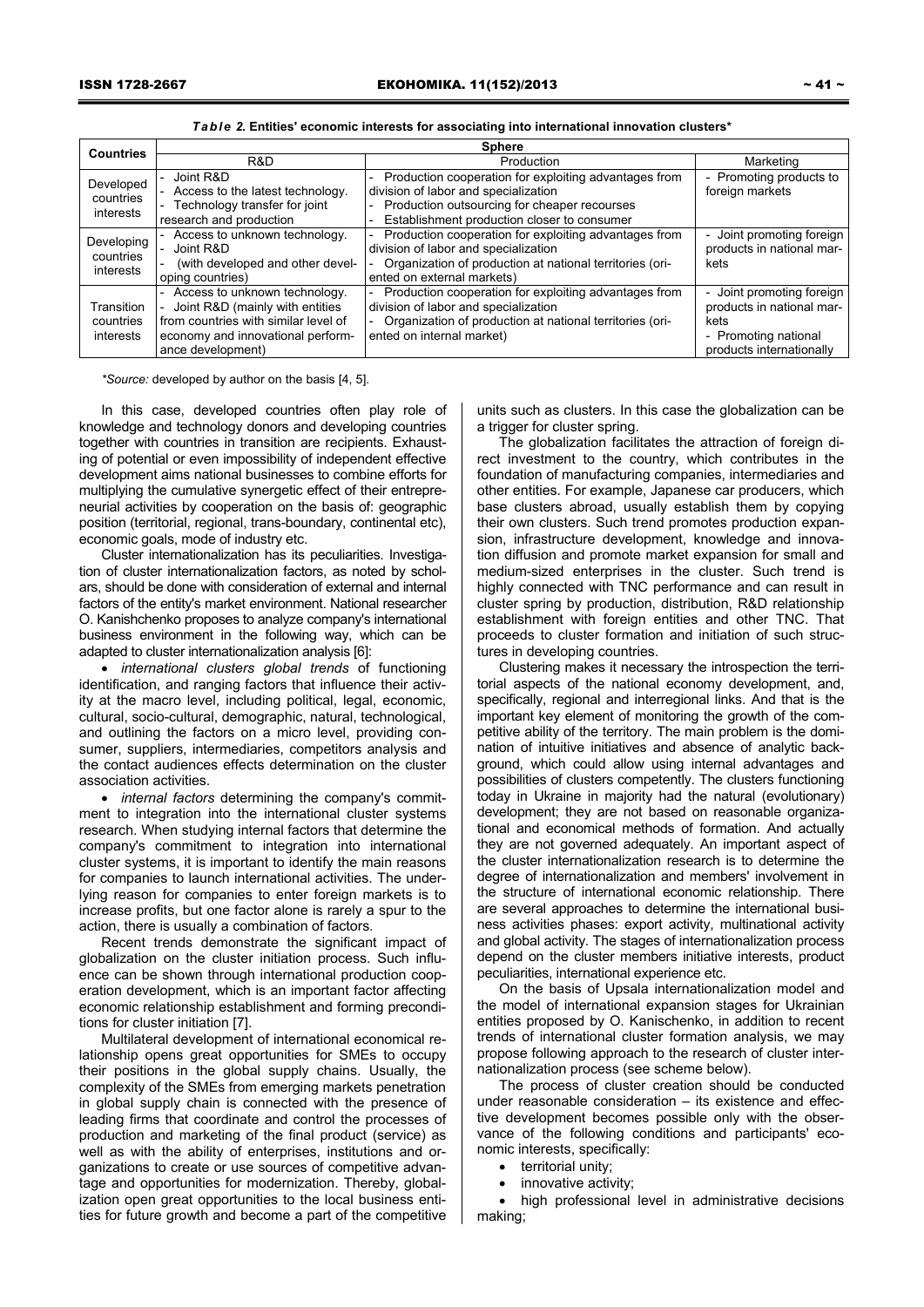• effective information, transportation and financial infrastructure;

• effective utilization of internal and external resources;

• displacement of accents from centralized to regional / local economic system.

The creation of cluster systems in Ukraine and their internationalization require the detailed study of theoretical bases and practical experience regarded to business cooperative activities, as well as observance of all important conditions of their functioning. Thanks to the adequate use of cluster method the administrative and productive potential of separate national enterprises or industries could be intensively activated and developed. Ukrainian enterprises will get possibility to increase their competitiveness, promoting the level of country position in the international market environment. Moreover the contemporary development of separate businesses and economic systems becomes impossible without two important trends: internationalization and close international cooperation [8]. Both determine the level of competitiveness, which is one of the major international market imperatives.

As to the world experience the creation of industrial clusters is one among the most common and effective ways of business activities in national and international levels [9]. Due to intensive exchange with financial and intellectual recourses this mode of entrepreneurship allows to multiply the separate economic units' productive potential significantly. The cluster's functioning is provided with development of outsourcing. These takes place when one company delegates some functions and operations to another one, often to the countries with cheaper production recourses. It can be an impetus for supportive industry to develop. For example, Benetton and IKEA have created international production networks between the manufacturers all over the world; they use the capabilities of national producers and this influences supportive industries development, which supply materials and components to the new production.



**Fig. 1. Alternative scenarios of international cluster initiation** 

There are a lot of theoretical misunderstandings as to cluster classification. Complication consists in their generous amount and variety. These associations could be based on different bases: size of business (large and small enterprises), territorial areas, level of diversification (within one or few different industries) etc. Thus the clusters could be divided into groups as to: territorial division; industry focus; cluster structure; character of economic relations;

amount of cluster members; depth of co-operation between the cluster participants.

That makes the clear classification rather problematic. The main question: is cluster a method of making business or institutional organization?

Forming of clusters is an ambiguous process, which generates a number of internal contradictions ignoring of which leads to disintegration and disappearance of clusters, in particular:

| Table 3. Contradictions of clusterization |  |
|-------------------------------------------|--|
|-------------------------------------------|--|

| <b>Positive results</b>                                                                      | <b>Negative consequences</b>                                   |  |  |  |
|----------------------------------------------------------------------------------------------|----------------------------------------------------------------|--|--|--|
| intensification of exchange with information and empirical experi-                           | - defense of copyrights, patents, aspiration<br>of non-        |  |  |  |
| ence between the enterprises of the industry                                                 | proliferation of commercial information;                       |  |  |  |
| probability of new approach appearance due to unification of ideas                           | - it is strengthening of interdependence between participants, |  |  |  |
| and financial base of different enterprises;                                                 | limitation of forms of collaboration with external partners;   |  |  |  |
| appearance of new producers (more frequent all they appear among<br>$\overline{\phantom{0}}$ | - is appearance of new competitors and others like that        |  |  |  |
| participants a cluster and become new participants, or by a separation)                      |                                                                |  |  |  |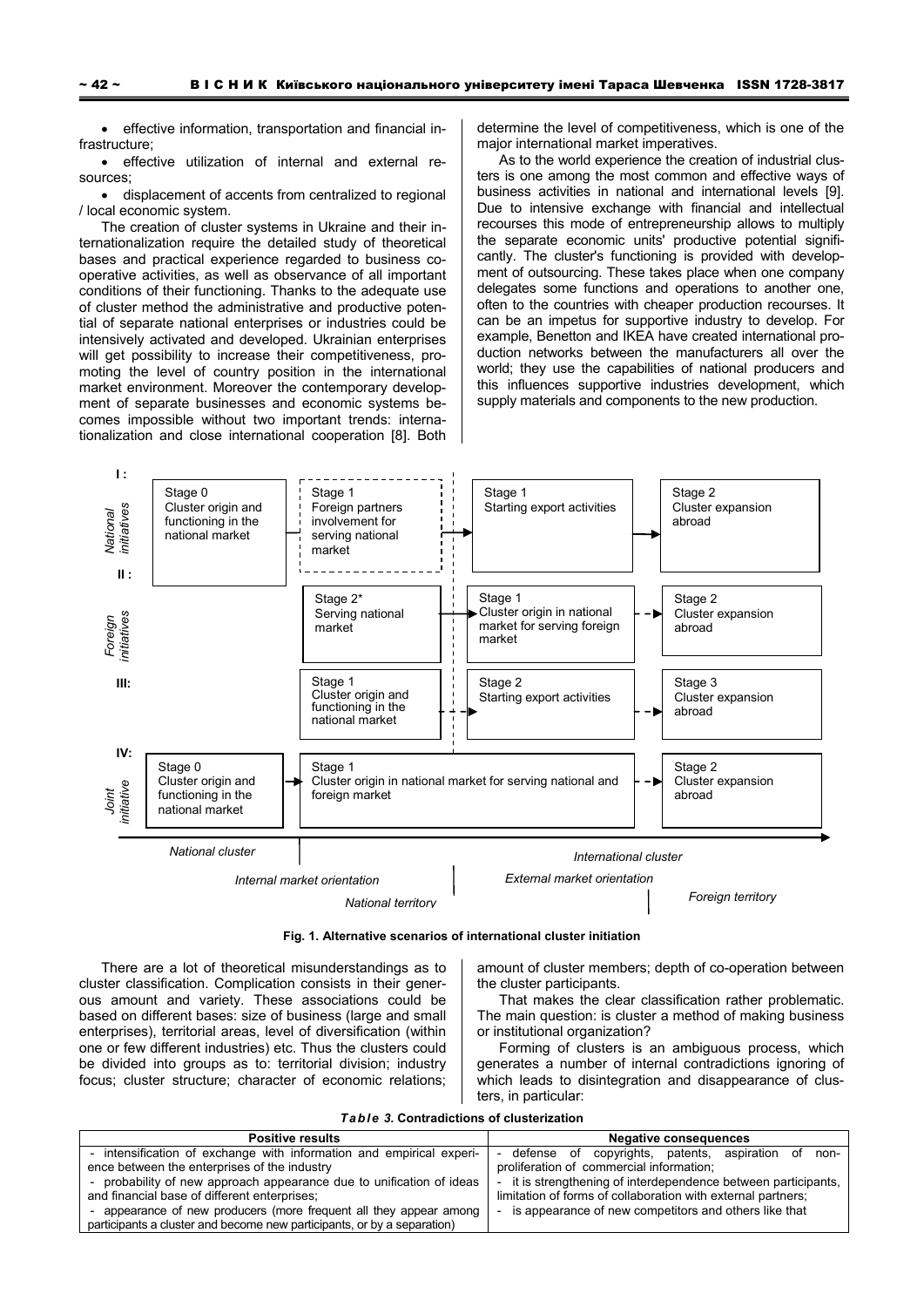As to Ukrainian experience the territorial clusters stimulate the development of not only the main key industry, but also a number of supporting industries attracted to cooperation. Cluster development is accelerated with growth of productivity, activation of innovations, new enterprises foundation, and moreover – with activating of competition. All of these are very important for new transitional economies [10].

From the analysis of clusters functioning practice we can assume that clusters have positive and negative aspects of functioning. There are benefits for the cluster organization derived from access to new international partners for cooperation and exchange of personnel, benchmarking etc. Regions and state benefit from the increase in competitiveness and export intensification, access to potential investors and external finance rising.

As noted in the OECD report on "Clusters, Innovation and Entrepreneurship" at the aggregate level, where the clusters positive aspects predominate, it is difficult to identify negative aspects [4]. The report also states that the cluster activities can lead to region overloading, resources inflation and the risk of the region over-specialization, which makes the whole area more vulnerable to external shocks. Ukrainian researchers also emit other negative clustering effects, such as: overconfidence regarding local contacts and knowledge, combined with the external connections neglect and faulty predictions may result in "isolation effect". Cooperation may involve the reduction of competitive pressure that automatically means the innovation driving forces reduction.

Thus, the next step  $-$  is the internationalization of the Ukrainian clusters by looking for good international partnership [11]. Business entities from countries with different levels of economic development have different motives for integration into the international cluster structures. Developed countries are mainly "donors" of production, marketing, technology and the developing countries and transition economies act as host countries. Due to this, EU scientists conducted research of main aims for clusters formation by different groups of countries with various levels of economic development: developed countries, developing countries and transition economies.

Based on the analysis of the international innovation clusters formation experience, we can identify the following reasons for the cluster internationalization: technology joint development and implementation to strengthen its own position in the global market, access to know-how and technology, which has not its own network, company's production capacity potential realization, marketing efforts optimization, conducting joint production and marketing activities, improving exchange of experience and information at the international level.

An important issue of the cluster initiation process study is to determine the cluster core interests pursued by business entities while integrating into clusters. Presumably, there are common peculiarities of international cluster formation process for countries with similar levels of economic development, so in order to analyze the international clusters formation experience, we had outlined the main features inherent to this process for each group of countries depending on their level of economic development: developed countries, developing and transitive economies.

The greatest success in the cluster formation reached developed countries [5], where clusters are successfully established and flourishing, providing an important GDP share. In most of developed countries this can be done due to the effective national economic policy aimed at cluster fostering and development.

Developing countries clusters differ from developed countries' ones in at least three aspects: the dynamics of growth (endogenous versus exogenous), organizational structure and geographical distribution. In developing countries, the cluster dynamics is predominantly determined by transnational corporations presence or international customers access. Most developing countries clusters can be represented in the form of so-called satellite clusters, clusters of small and medium enterprises engaged in similar industry and dominated by multinational corporations. Correspondingly, the innovation also depends on the TNC.

Cluster development features in countries in transition is similar to the clusterization in developing countries, however, have some fundamental differences. Transition economies clusters develop under the influence of exogenous and endogenous factors. There are developing own national clusters on the territory of this group of countries. While gradually increasing, these cluster systems initiate international cooperation mainly with other countries in transition, basically for industrial and commercial reasons, and to a lesser matter for joint R&D, further development, collaborating with developed countries and developing countries. An important role on cluster development has national policy, which is mainly focused on the former soviet regional production systems restructuring on the principles of market economy and innovation promotion. Thus, the government main efforts aimed at creating clusters to serve the domestic market.

There are prerequisites for international cluster formation involving Ukrainian counterparts on the basis of international production, scientific, technology cooperation with neighborhood regions (transborder cluster) or involving foreign counterparts from countries which do not have joint border with Ukraine (see Table 4).

| <b>Cluster name, territory</b>                                                                                                | Cluster initiative type, members                                                                                                | <b>International activity</b>                                                                        | <b>Prospects for innovation</b>                                                                    |
|-------------------------------------------------------------------------------------------------------------------------------|---------------------------------------------------------------------------------------------------------------------------------|------------------------------------------------------------------------------------------------------|----------------------------------------------------------------------------------------------------|
| "Swema".<br>Yaroslavna euroregion<br>(Sumska oblast (Ukraine),<br>Kurska oblast (Russian<br>Federation))                      | Joint initiative of national and<br>foreign agents (Type 4).<br>Industrial park "Swema",<br>qovernment                          | There are prerequisites for<br>cluster origin and functioning in<br>the national market (Stage 0)    | International R&D cooperation,<br>prospects for innovative cluster<br>formation                    |
| Transport engeneering,<br>Donbas euroregion<br>(Donetska oblast (Ukraine),<br>Rostovska oblast (Russian<br>Federation))       | National initiatives due to the high<br>production potential (Type 1).<br>Railway plants, educational<br>institutions           | Foreign partners involvement for<br>serving national market, starting<br>export activities (Stage 1) | <b>Traditional cluster</b>                                                                         |
| Slobodzanschina.<br>Slobodzanschina euroregion<br>(Harkivska oblast (Ukraine),<br>Belgorodska oblast (Russian<br>Federation)) | Joint initiative of national and<br>foreign agents (Type 4) for R&D<br>commercialization.<br>Slobodzanschina<br>technology park | Cluster origin in national market<br>for serving national and foreign<br>market (Stage 1)            | International scientific and technology<br>cooperation may lead to innovative<br>cluster formation |

*Table 4.* **Prospects of international industrial cluster formation involving Ukrainian counterparts**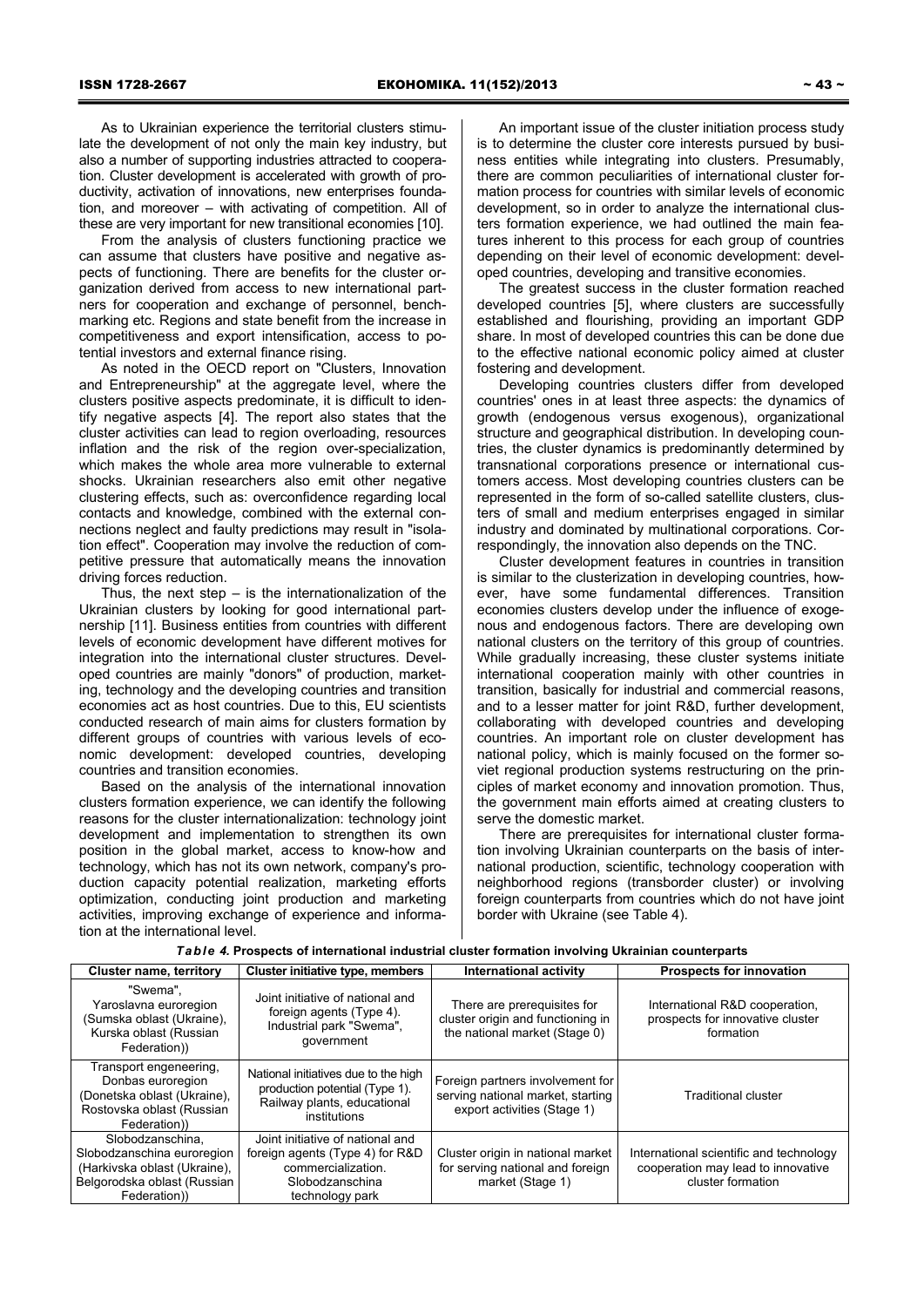agreements), international scientific and industrial cooperation and other links. The international innovative clusters formation should be made on the basis of former international economic relations between Ukraine and post-Soviet countries recovery, and new areas of economic activity development. The criteria for determination the priority spheres for cluster development need to be selected, for example, it may be: cluster activities should enhance the competitiveness (current or potential) of goods and services with high value added in the international market, the

1. Sokolenko S.I. Klastery u hlobalnii ekonomitsi – K.: Logos, 2004. –

2. Yasheva G.A. Formirovanie mezhdunarodnykh klasterov kak factor povysheniia konkurentospoobnosti economic Rosii, Belarusii I Ukrainy

3. Vnukova N. Transkordonni klastery: zakordonnyi ta vitchiznianyi dosvid [http://www.inno.kharkov.ua/wp-content/uploads/2009/10/transkordonnd196 -klasteri1.pdf.] / Vnukova N. Ketels, Christian, Göran Lindqvist, and Örjan Sölvell. 2006. Cluster initiatives in developing countries and transition economies. Stockholm: Center for Strategy and Competitiveness.

4. OECD (2009), Clusters, Innovation and Entrepreneurship, Local

5. Klastery v razvitykh stranakh / / Ofitsiinyi web-portal Stanislava Sokolenko ta organizatsii Mizhdnarodna fundatsiia spryiannia Rynku

6. Kanishchenko O.L. Mizhnarodnyi marketynh u diialnosti ukrainskikh

7. Dubnytskyy V.I. Teoretyko-metodolohichne j,gruntuvannia systemy ekonomichnyh klasteriv v ymovakh spivrobitnitstva rehioniv/ V.I. Dubnytskyi / / Ekonomichni nauky. Seriia "Ekonomichna teoriia ta ekonomichna istoriia". Zbirnyk naukovih prats. LNTU. – Vypusk 6 (23). – CH.1. – Lutsk, 2009. 8. National Research Council, Growing Innovation Clusters for American Prosperity, Charles W. Wessner, Rapporteur, Washington, DC: The

9. Clusters Models, Factors and Characteristics. International Journal of

10. Global Cluster Initiative Survey 2012. Survey Summary Report. European Commission, European Cluster Observatory, Stockholm, 2012. 11. Industrialnyie klastery kak factor economicheskoho chuda Kitaia:

Надійшла до редакції 11.11.13

Economic and Employment Development (LEED), OECD Publishing.

pidpryiemstv: Monographiia. - K.: Znannia - Pres, 2007. - 448 s.: il.

Economic Practices and Theories, Vol. 1, No. 1, 2011 (July)

level of international recognition and so on.

**References** 

[http://www.gosbook.ru.] Yasheva G.

(MFCR): [http://ucluster.org.] / Sokolenko S.

National Academies Press, 2011.

[http://www.ageoint.com.]

848 s.

|                                                                                                |                                                                                                                                                                                                  |                                                                                                        | <b>Table 4 continued</b>                                                                                                                                                                                                                                   |
|------------------------------------------------------------------------------------------------|--------------------------------------------------------------------------------------------------------------------------------------------------------------------------------------------------|--------------------------------------------------------------------------------------------------------|------------------------------------------------------------------------------------------------------------------------------------------------------------------------------------------------------------------------------------------------------------|
| Cluster name, territory                                                                        | Cluster initiative type, members                                                                                                                                                                 | International activity                                                                                 | <b>Prospects for innovation</b>                                                                                                                                                                                                                            |
| Engineering for agriculture<br>production, (Hersonska<br>oblast, German enterprises)           | Mostly national initiatives (Type 1).<br>Government, engineering for<br>agriculture production plants<br>(Hersonmash), educational<br>institutions, scientific institutions<br>(at later stages) | Foreign partners involvement for<br>serving national market, starting<br>export activities (Stage 1)   | Cluster formation may be possible after<br>new production technologies and new<br>products implementation. It is possible<br>due to foreign technology exploit and<br>international scientific cooperation. It<br>may lead to innovative cluster formation |
| Shipbuilding<br>(Crimea (Ukraine), Russian<br>Federation enterprises)                          | Foreign initiatives (Type 3).<br>Cluster organization assemble as<br>a result of a need for serving<br>foreign orders                                                                            | Cluster origin and functioning in<br>the national market and stating<br>export activities<br>(Stage 2) | Traditional cluster                                                                                                                                                                                                                                        |
| IT.<br>Lvivska oblast (Ukraine), Dolina<br>Lotnicza, Dolina<br>Ekologicznej żywności (Poland)) | Foreign initiatives (Type 2). IT<br>outsourcing from Poland to Lviv                                                                                                                              | Cluster origin in national market<br>for serving foreign market<br>(Stage 1)                           | Innovative cluster                                                                                                                                                                                                                                         |

The table 4 shows there are prospects for international industrial cluster formation involving Ukraine. The spring for a cluster formation may be as a result of national or foreign initiative, or may take the form of joint initiative of Ukrainian and foreign enterprises, government, scientific institutions. Nowadays most of such cluster groupings are being at agglomeration and foreign counterparts' involvement stage. Further cluster expansion, scientific organizations involving may lead to innovative activity.

**Summary***.* Globalization plays an important role in the international innovative cluster formation by opening new opportunities for collaboration with foreign partners and encouraging entities to seek more effective methods of cooperation and improving their competitiveness.

Along with the benefits of the cluster activity, which are widely asserted nowadays, clusterization may leads to some negative effects, such as: region overloading, cost inflation, over-specialization, which makes the whole cluster area more vulnerable to external shocks.

Cluster internationalization process is influenced by internal and external factors. There are different approaches to the analysis of cluster formation, which basically describes this process in terms of stages, types and models of cluster initiation. It is explored, that international cluster formation can be initiated by national entities, foreign entities or can take the form of foreign and domestic enterprises joint initiative.

The international innovation cluster formation mechanism for Ukrainian business entities may be proposed to be done in a following way: preconditions for the cluster formation and potential participants monitoring, research and evaluation of mutual interests between aimed participants, relationship establishment, further involvement of other parties and the stable cluster links formation to gain benefits from a cluster interaction.

The prerequisites for international clusters formation involving Ukrainians entities are: economic cooperation within Euro-region, foreign trade (based on free trade

 $O$ . Канішенко, д-р екон, наук, проф.,

Н. Кузнецова, канд. екон. наук, асист.,

 $M.$  Устименко, асп

КНУ імені Тараса Шевченка, Київ

# **ЛИТЕРНАЦІОНАЛІЗАЦІЯ ПРОМИСЛОВИХ КЛАСТЕРІВ: ЦІЛІ ТА ПЕРСПЕКТИВИ**

В статті розглянуто чинники, інструменти, результати та наслідки формування міжнародних кластерів як фактору активізації  $i$ нноваційного розвитку національних підприємств.

Ключові слова: кластер, міжнародний кластер, інтернаціоналізація кластерів, кластерні ініціативи, формування кластеру.

 $E.$  Канищенко, д-р экон. наук, проф.,

**Н. Кузнецова, канд. экон. наук, ассист.,** 

 $M.$  Устименко, асп

КНУ имени Тараса Шевченко, Киев

**ɂɇɌȿɊɇȺɐɂɈɇȺɅɂɁȺɐɂə ɉɊɈɆɕɒɅȿɇɇɕɏ ɄɅȺɋɌȿɊɈȼ: ɐȿɅɂ ɂ ɉȿɊɋɉȿɄɌɂȼɕ**

В статье рассмотрены причины, инструменты, результаты и последствия формирования международных кластеров, как фак $m$ ора активизации инновационного развития национальных предприятий.

Ключевые слова: кластер, международный кластер, интернационализация кластеров, кластерные инициативы, формирование **кластера.**